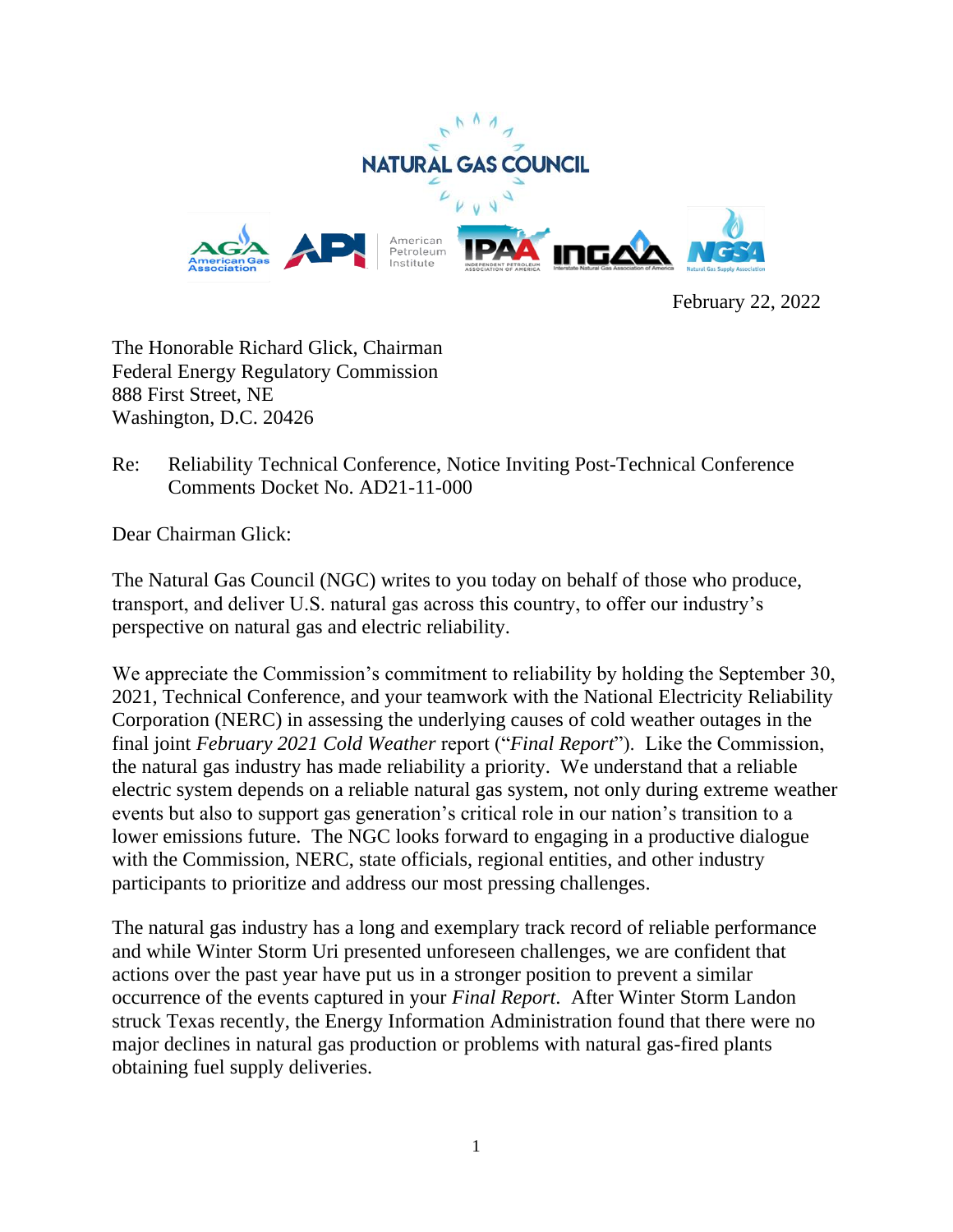We were pleased that the *Final Report* recognized the importance of two issues that together create a fundamental challenge in gas-electric coordination that the natural gas and power industries need to overcome: addressing infrastructure adequacy and reducing generator contracting risk by valuing reliability in power markets. Solving these challenges will allow us to serve more readily generator needs.

As the Final Report acknowledged: to better serve our customers, including power customers, it is critical to ensure adequate natural gas infrastructure. When pipeline capacity is constrained, gas generators lack the option of procuring more reliable firm services and pipeline companies do not have sufficient flexibility in their finite systems to provide the types of services that generators often require. As the Commission is fully aware, building new pipeline infrastructure can take many years given the time needed for advance planning, investment decisions, the certification process and actual construction. Given the significant lead time, we hope that this will be a priority issue so that we all have a better understanding and the foresight to understand what level of build-out will be needed in the future to serve power markets and how such projects can be supported.

The *Final Report* also emphasized the value of reliable contracting practices for critical generation, especially during extreme weather events, such as Winter Storm Uri. Unfortunately, current market designs in organized markets generally are not conducive to generators investing in long-term firm transportation and supply arrangements, yet reliability requires advance planning. To enable more advance planning, it will ultimately be up to the regional operators in organized markets to devise ways to better value reliability in their market design.

With strong engagement and input from all parties, we are confident that the gas-electric stakeholder forum that FERC intends to hold can lead to productive and effective outcomes in the policy areas that matter most to the success and reliability of both natural